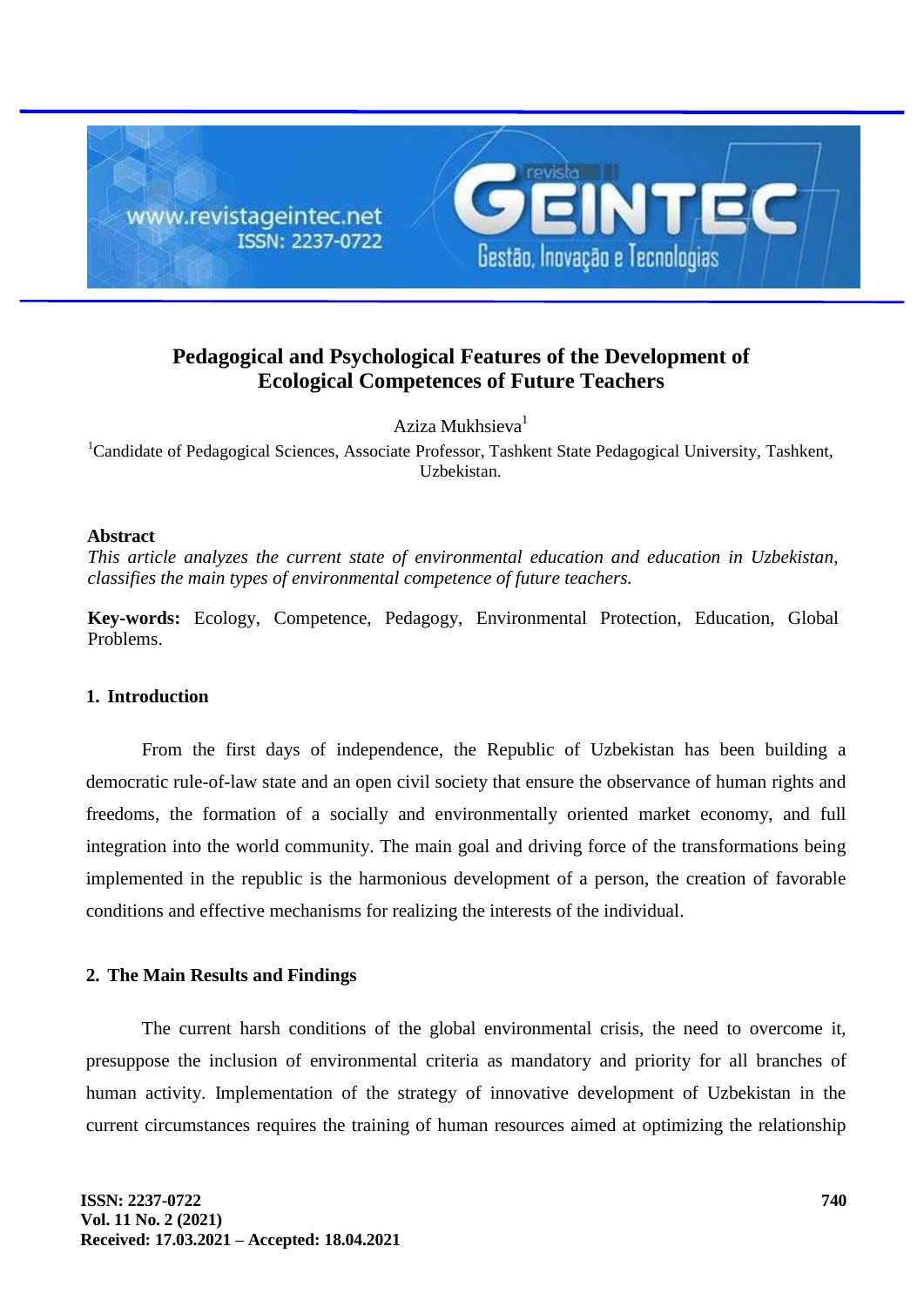between man and nature, increasing environmental safety based on advanced domestic and foreign achievements.

The main goal of ecological education of society in Uzbekistan is to form a socially active personality with a high ecological culture, a personality focused on continuous self-development, capable not only of adapting to rapidly changing socio-ecological conditions, but also clearly aware of the consequences of the actions taken and having a sense of responsibility of contemporaries. descendants for their ecological behavior.

These tasks are priorities in our republic. In order to form an environmental culture and professional training of specialists, a system of universal and comprehensive environmental education is being established, including preschool, general school education, secondary and higher vocational education, postgraduate education and professional retraining, advanced training, as well as the dissemination of environmental knowledge, including through the media, museums, libraries, cultural institutions, environmental institutions.

General compulsory environmental education and education of the younger generation, student youth and environmental education of the entire population directs educational institutions to design a system of environmental education in educational institutions. However, in the field of environmental education design, a complex and contradictory situation is emerging today. On the one hand, the importance of environmental education as a direction of spiritual and moral development of the student's personality increases, namely:

- Axiological approaches in the organization of environmental protection are becoming a priority.
- The demand for ecological culture and ethics is growing.
- The principles of sustainable development of society are updated.

The developers of the state educational standard for future teachers set before teachers the task of forming an ecological component within the framework of general educational subjects for basic school and choosing a separate course on environmental orientation for high school students within the school component of the invariant part of the curriculum. In this regard, the new socio-cultural and environmental situation has significantly changed the role of the teacher in overcoming the environmental crisis and the content of his activities, moving beyond the narrow professional subject competence and increasing the degree of responsibility for the results of environmental education of the younger generation, giving rise to the need for the formation of new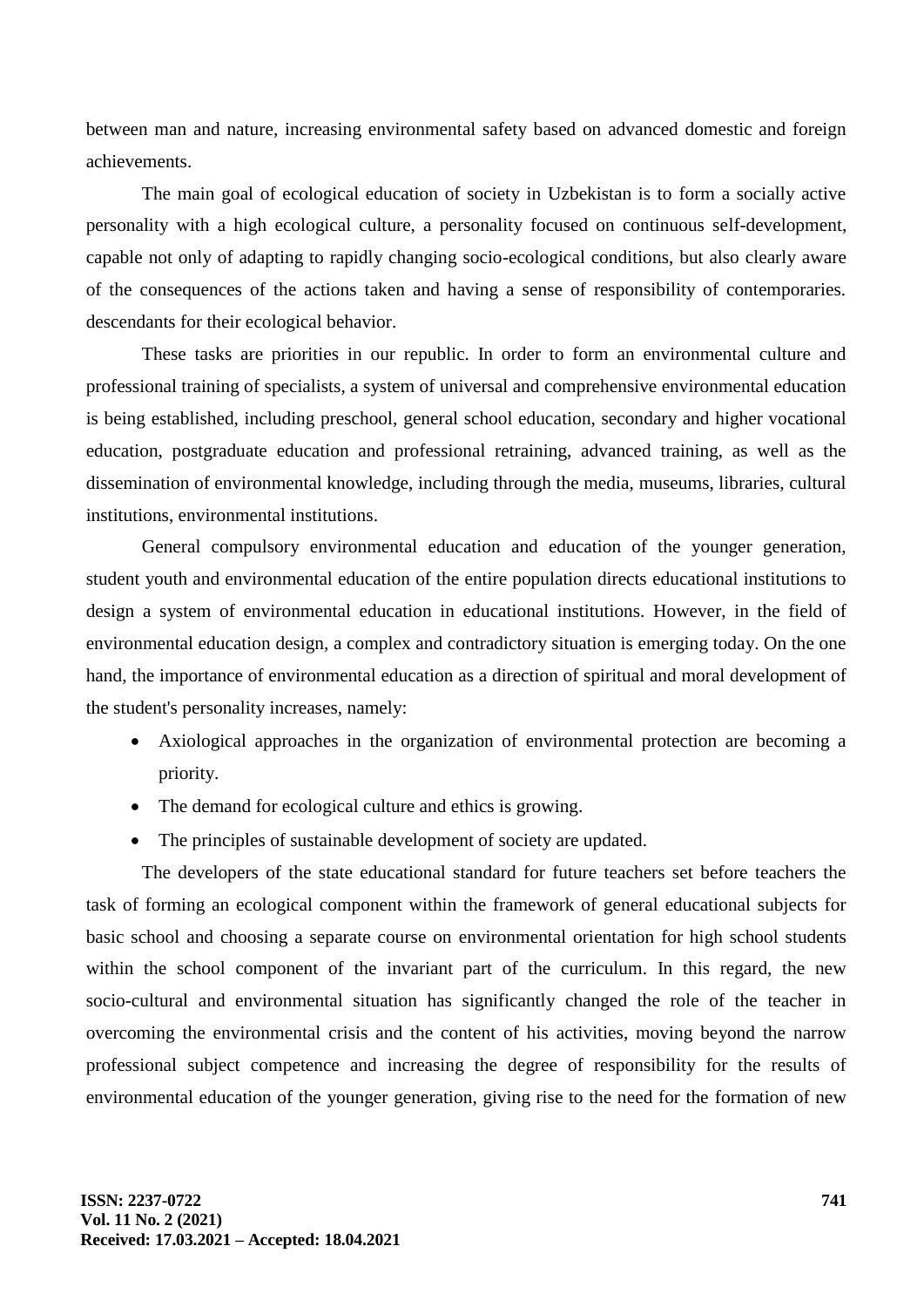professional competence of a specialist in the field of education. - ecological and pedagogical competence.

• Pedagogical competence is in demand in many areas of social practice: in the system of general and vocational education, in institutions of additional education and the social sphere, the media, public organizations, environmental management, ecotourism, etc. The formation of the environmental competence of a future teacher is based on an ecological approach, in which the educational process is focused on the formation of ecological culture as above the professional and interprofessional quality of the personality of the future teacher.

It is possible to highlight some points of the study of environmental competence by experts in the world and in the republic. Yu.V. Grishaeva notes that the ecological competence of a teacher should be understood as his ability and readiness for ecological and pedagogical activities aimed at creating and maintaining an effective ecological educational environment that contributes to an increase in the level of ecological culture of all participants in pedagogical interaction. In turn, the environmental competence of a future teacher is the necessary level of his training, including the values and meanings of environmental (environmental-pedagogical) activities, basic environmental knowledge, as well as experience in solving socially significant environmental problems on the basis of practical environmental activities.

The environmental competence of an individual is formed on the basis of basic competencies.

According to S.N. Glazachev, the basic system of ecological competences of the personality of the future teacher, revealing important aspects of the concept of "ecological culture of the personality", is presented as follows:

- Has the ability to responsibly relate to the natural environment based on the recognition of its universal value.
- Understands the essence of the natural limits of modern socio-economic development and the causes of the ecological crisis.
- Is able to assess the results and consequences of their activities from the point of view of conformity to nature (biosphere compatibility), not causing or minimizing harm to nature.
- Possesses the skills of nature-friendly activities and behavior.
- Is able to emotionally sensually perceive the threat of destruction of the natural environment, to show the will to protect and preserve it.
- Has a need for activities in the field of ecology and nature management.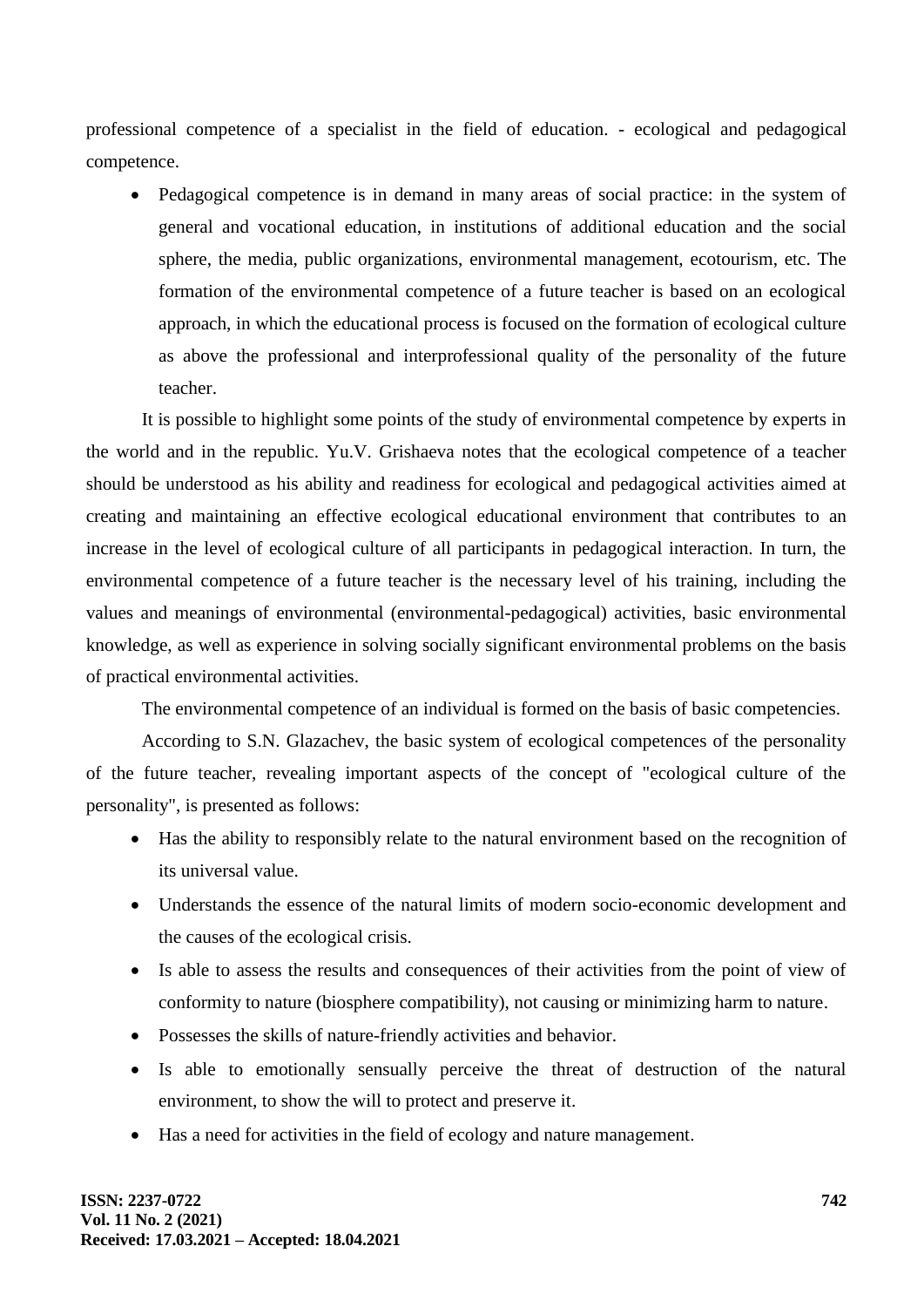- Has a sense of nature, is able to perceive its greatness and beauty.
- Has the need to communicate with nature, to be in natural landscapes.
- Has a holistic worldview and attitude.

Obviously, in contrast to the initial concept of "ecological culture of the individual", the system of formalized characteristics defined by the state educational standard in the form of competencies will allow one to proceed to some technological operations, such as measurement, assessment, planning, and correction. The indicators of the formation of the environmental competence of university students include: the sustainability of interest in environmental issues, the presence of a need to increase the level of environmental knowledge, motives for participation in environmental activities, the prevailing nature of environmental values that are personally significant for students, experience of participation in practical matters to preserve and improve the state environment.

A specialist from Uzbekistan Sh. Avazov believes that no technical means by themselves can improve the state of the environment if people are not ready to use environmentally friendly technologies, do not consciously strive to comply with the requirements of environmental restrictions and take an active part in the practical solution of social and environmental problems... Such changes are possible only with the transformation of public consciousness, the penetration of environmental ideas, knowledge and imperatives into the life of society and each individual, which is recorded in a number of state documents.

Let us analyze the requirements for the results of mastering bachelor's and master's programs in the direction of "Pedagogical education" in the context of the formation of future teachers' competencies in environmental protection activities based on the value-semantic guidelines set in the Federal State Educational Standards. According to the natural science profiles of the direction of training "Pedagogical education", special competencies in environmental protection activities, which a bachelor graduate must master, are separately defined:

- Must be prepared for ecological education of students.
- Is able to organize work to comply with the rules and norms of behavior of schoolchildren in the natural environment.
- Ready to involve participants in the educational process in environmental activities.

Considering that the state educational standard defines the problems:

1. The introduction of an environmental component within the framework of general education subjects.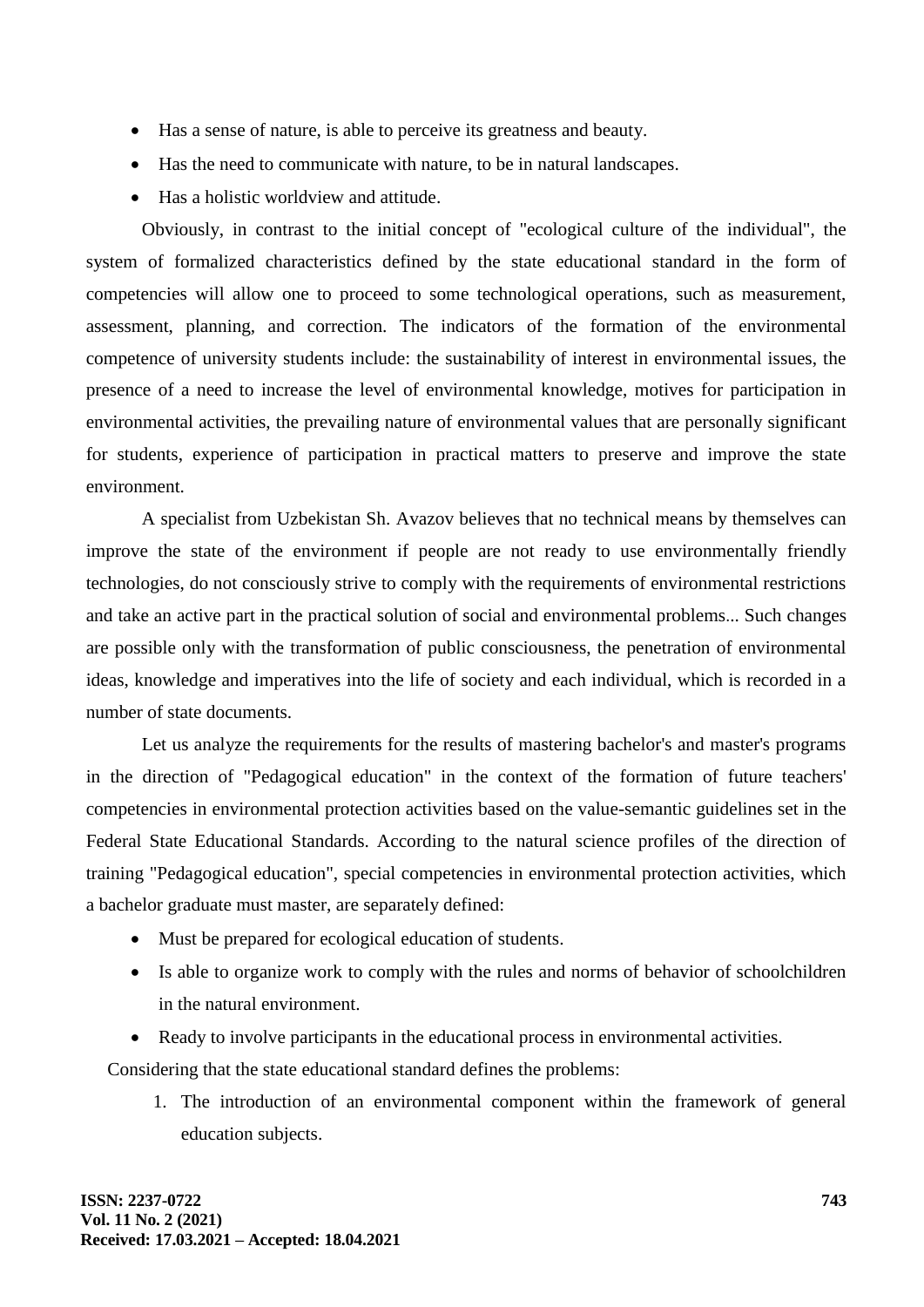2. Insufficient use of the ecological potential, it becomes necessary to disclose and show the content of the ecological component of various disciplines in the conditions of a university to students of the humanitarian profile.

Under the conditions of Tashkent State University, the course "Fundamentals of Environmental Culture" was introduced into the curriculum in the direction of training "Pedagogical Education", which gives students a base of knowledge, skills and abilities for the implementation of environmental education in their further practical activities. The above provides for the widespread use in the educational process of active and interactive forms of conducting classes in combination with extracurricular work in order to form and develop professional skills of students.

In the implementation of the competence-based approach for the course "Fundamentals of Environmental Culture", the teacher's activity consists in organizing problem situations, the means of which are: problematic texts, literature, a number of opinions and points of view on a certain environmental problem; turning to real life and correlating it with scientific facts, etc. This course uses interactive teaching methods and the following forms of their implementation: problem presentation - a lecture of a problematic nature; control presentation - lecture with errors; research method - practical and theoretical tasks of a problematic nature; brainstorming methods - discussions, creative tasks of a problematic nature, etc.

The process of teaching future teachers in the course "Fundamentals of Environmental Culture" is based on the following principles: situational, based on genuine environmental problems; multiple context - the use of environmental material in various fields of education: pedagogical, psychological, social, economic, chemical, etc.; socialization - organizing meetings of students with representatives of state and public environmental organizations; master classes by experts and specialists in the field of ecology.

An important place in the formation of students' ecological competence is occupied by direct communication with nature, since a teacher of any profile can organize activities:

- To promote ideas for the protection of nature among students and adults.
- Keeping the school grounds clean.
- To involve parents, representatives of local authorities, reserves, museums, libraries, public organizations, etc. in environmental protection activities.

One of the active forms of environmental education in higher educational institutions is the inclusion of students, regardless of the profile of their training, in the most diverse types of environmental - oriented activities - nature conservation, nature restoration. Students can take an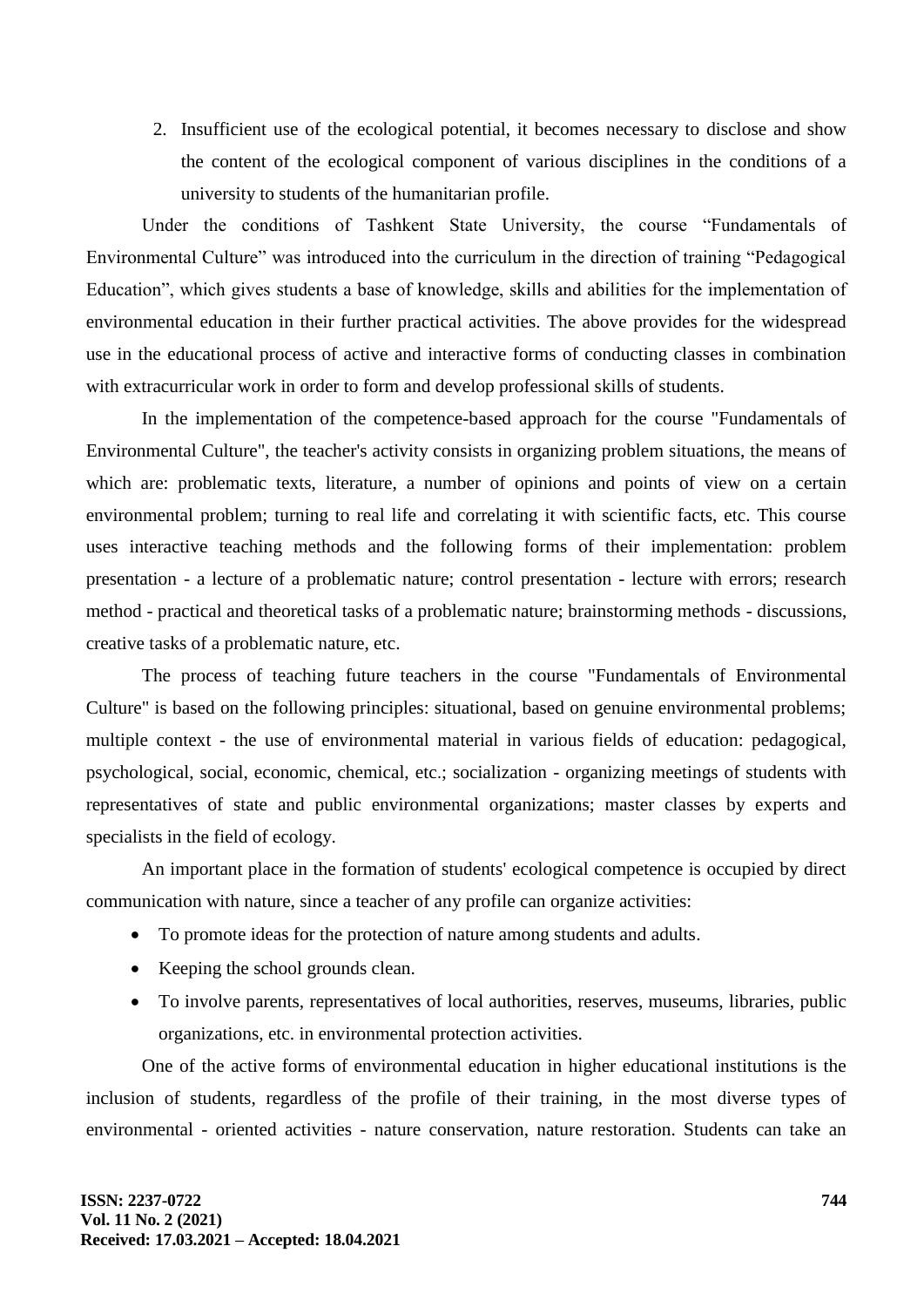active part in the environmental volunteer movement, landscaping of public places, etc. Thus, students of the Tashkent State Pedagogical University take an active part in environmental campaigns at various levels. As part of these measures aimed at improving the quality of the natural environment, increasing the level of environmental education and culture of young people, an active civic position is being formed (moral, patriotic education).

Thus, environmental issues in education are the most successful material for demonstrating the specific relationship between social, natural and technological components of sustainable development of society. Currently, the goal of environmental education in the preparation of future teachers is not so much the formation of knowledge and skills, but the development of environmental consciousness, thinking, culture. One of the courses aimed at the formation of environmental competencies is the course "Fundamentals of Environmental Culture". It is important that students acquire knowledge about the ecological situation not only of a global nature, but also of a local one, namely of their region. So, the most important link in overcoming the environmental crisis is the training of a teacher who is able to organize in practice the process of upbringing the ecological culture of students, where the key point is the formation of environmental competencies.

For the formation of ecological and pedagogical competence, the universality of ecological knowledge is important, which reveals the diversity of manifestations of life and forms a system of value relationships and orientations. Environmental knowledge belongs to the category of fundamental - it is the core systemic, structurally organized and methodologically significant knowledge. Environmental concepts, laws, theories serve as the core around which facts and other types of knowledge of various academic disciplines are grouped.

Acquisition of ecological knowledge in the process of development of ecological and pedagogical competence is not an end in itself, but the basis for the formation of a teacher's ecological culture. The process of forming an ecological type of thinking - flexible probabilistic thinking, which presupposes not only the ability to establish causal relationships, but also the ability to synthesize and analyze environmental phenomena, modeling and predicting the consequences of environmental problems - is closely related to the assignment of the epistemological component. The set of mental techniques and actions, formed under the influence of perception, comprehension and understanding of the surrounding reality, is characterized by overcoming the absolutization of a linear causal relationship, rigid determinism and individual methods. There is some prevalence of synthetic and integrative trends in research.

Modeling and forecasting the development of the environment, including in the field of interpersonal relations, is especially important for teaching. In the praxeological component, a great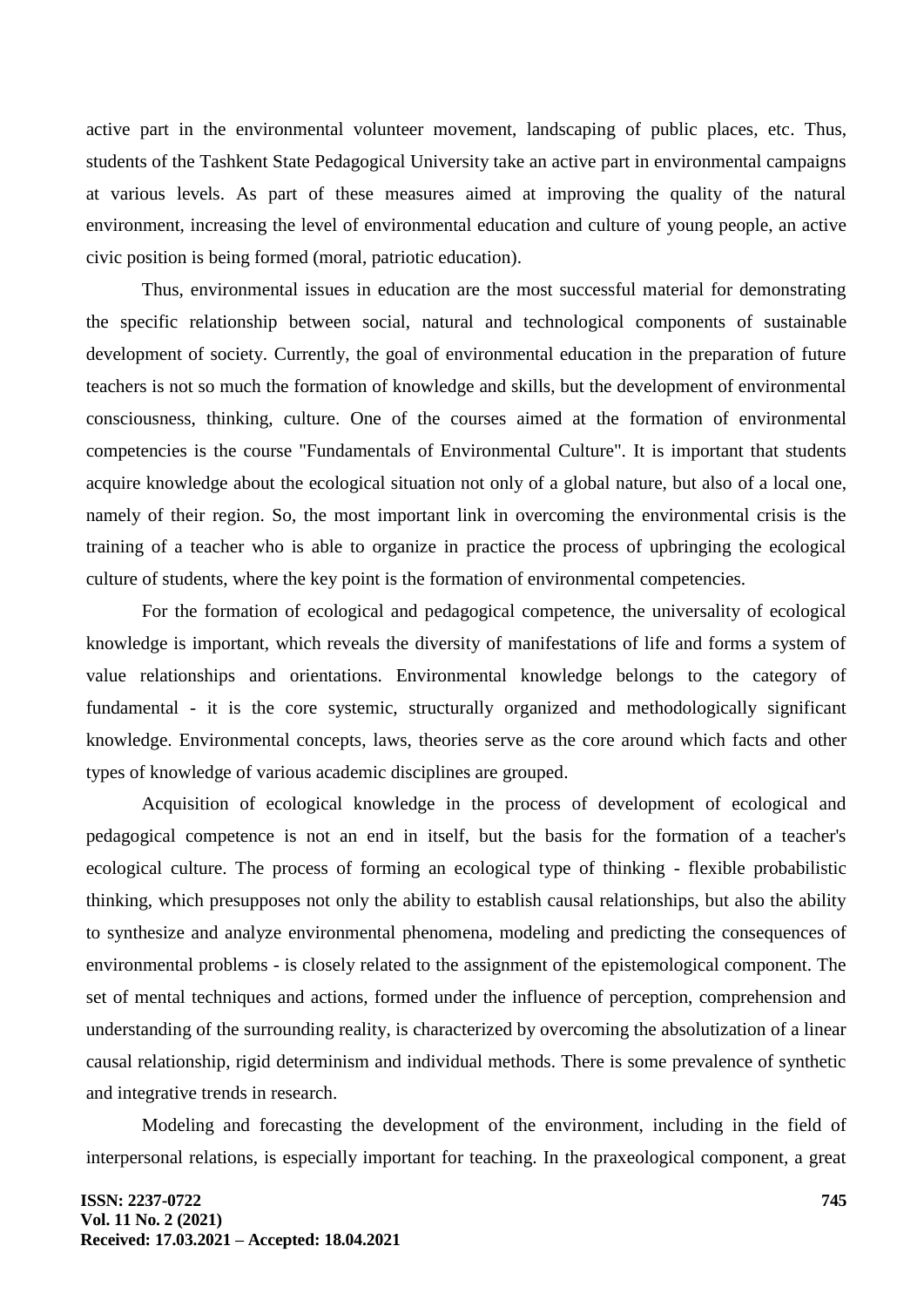role is played by ecological skills and abilities that are formed in the process of appropriating ecological culture: studying and transforming the environment, ecologically friendly behavior. The development of these skills is inextricably linked with the understanding of the social conditionality of the interaction of nature and society, the dependence of the quality of life on the quality of the surrounding natural environment, with the adoption of the goals of environmental activities.

In vocational education, a view of values as a motivational construct has become established, which relates to the intended goals that people intend to achieve. According to Sh. Schwartz, values are socially acceptable concepts used to represent motivational goals mentally and verbally, to express these goals in social interaction.

The abstract nature of values distinguishes them from concepts such as norms and relationships, which are usually associated with specific actions, objects or situations. According to M. Raudsepp's just remark, the information deficit, the inconsistency of environmental information, and the absence of a clear identity of environmental phenomena attach particular importance to values that can transform environmental problems into something subjectively significant for a person. The specificity of ecological value orientations is manifested in their universality, since they are determined by the universal significance of nature for society and personal significance for each person.

The totality of ecological values mastered in the process of their development and self-improvement, reflecting the ecological culture of the people at a certain historical stage, determine the nature of the value attitude of the individual to reality. The motive as a justification for a momentary choice, intentions acquires stability as the development of environmental values, merges with thoughts, feelings, motives, as a result of which value attitudes are formed that ensure the sustainability of environmentally friendly behavior.

The process of mastering professional competence in general and ecological and pedagogical in particular is long, continuous, abrupt, and its results are delayed, while elementary and functional literacy, acting in the form of educational results, can and should be finally formed by the end of the terms of mastering the educational program.

The main driving force behind the formation of the EPK is the resolution of the contradiction between the existing, i.e., the formed level of competence, and the new, perceived by the subject as dissatisfaction with his knowledge, action to solve environmental and pedagogical problems. This is the process of transitioning an ideal image into a desired and then real, which means aligning the existing experience with goals and needs. Accordingly, for each stage, the dominant mechanisms of the EPA development should be determined and, in accordance with them, the forms, methods and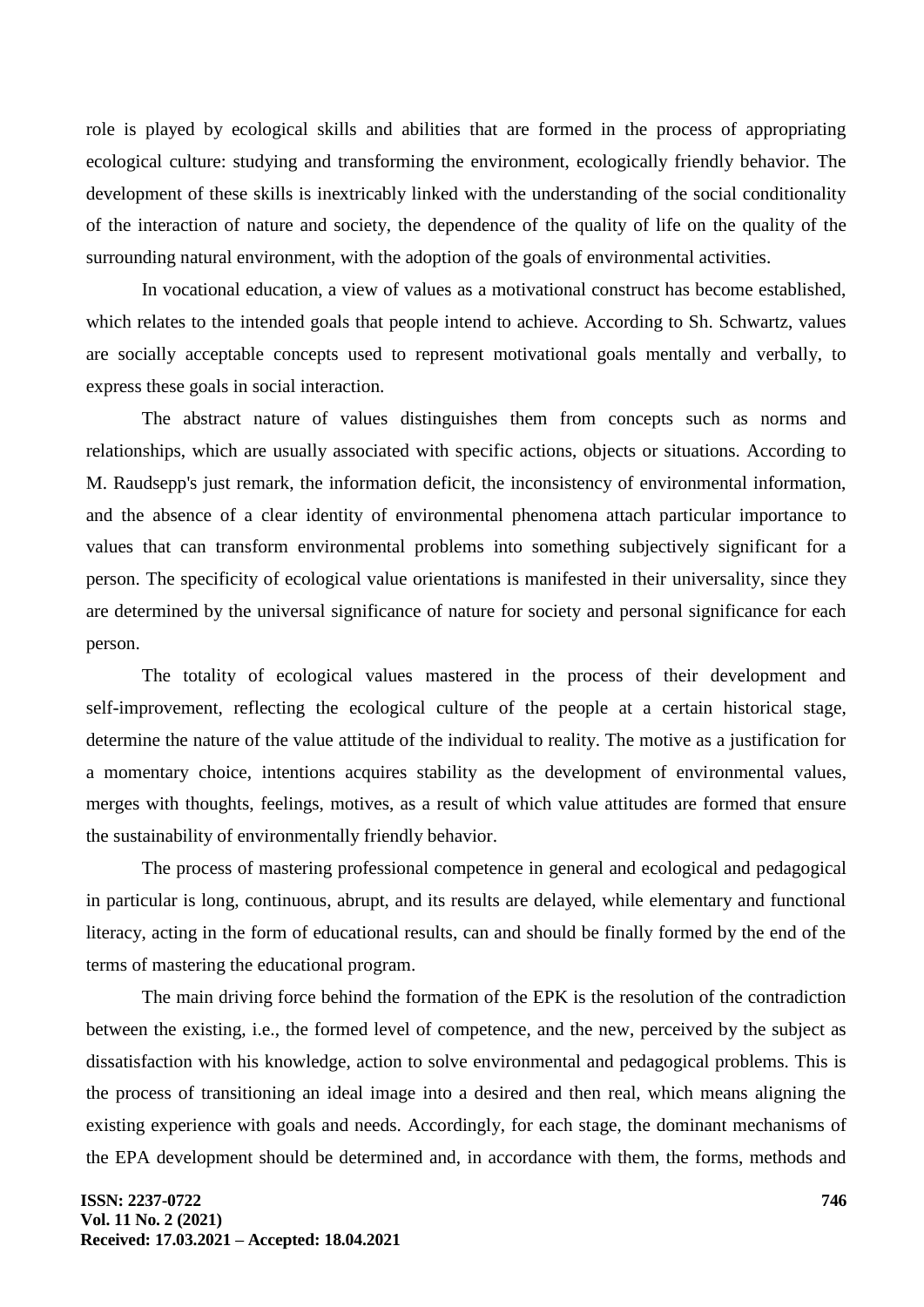means of direct and indirect influence on the process of personal development of the EPA should be selected.

Ecological and pedagogical tasks have been chosen by us as a means of implementing the mechanisms of the process of EPK formation, since such tasks allow students to master the process, method or technology of performing theoretically and practically significant actions during the formation of EPK components.

The situational-motivational mechanism of the first stage is realized through the formulation and resolution of ecological-pedagogical tasks of stimulating the student: actualization of knowledge in the field of the environment, man and society; formation of the image of a competent specialist in the field of environmental pedagogical activity (in the areas of training - vectors); stimulation to search for ways to improve their level of EPA and the development of competence.

In conclusion, we note that the integrative nature of the EPK as a personal neoformation, it would seem, casts doubt on the possibility of a formalized (structured, point-based) assessment of the level of competence formation. However, it is of decisive importance in assessing the individual components of the EIC and in assessing the dynamics of competence development, as well as for individual goal-setting on the path of professional self-education.

The assessment of the EIC as a result of the greening of teacher education can be successfully carried out according to the degree of conformity of the quality of the educational process to the requirements described as desirable in the concept of the formation of ecological and pedagogical competence, i.e., how much the educational process corresponds to the competence-based approach in terms of methodological indicators. An integral indicator is the student's ability to develop his own practice-oriented model of school environmental education and its involvement in environmental and pedagogical activities at the university stage of professional education.

In modern conditions, environmental safety takes a priority place in the national security system of the republic. The state of environmental safety is an indispensable condition for the survival of mankind in the face of the latest environmental threats and dangers of the 21st century. National security systems become effective and reliable if they are initially focused on protecting the environment and the rights of citizens to an environmentally safe existence in organic interaction with other traditional components of the national security system.